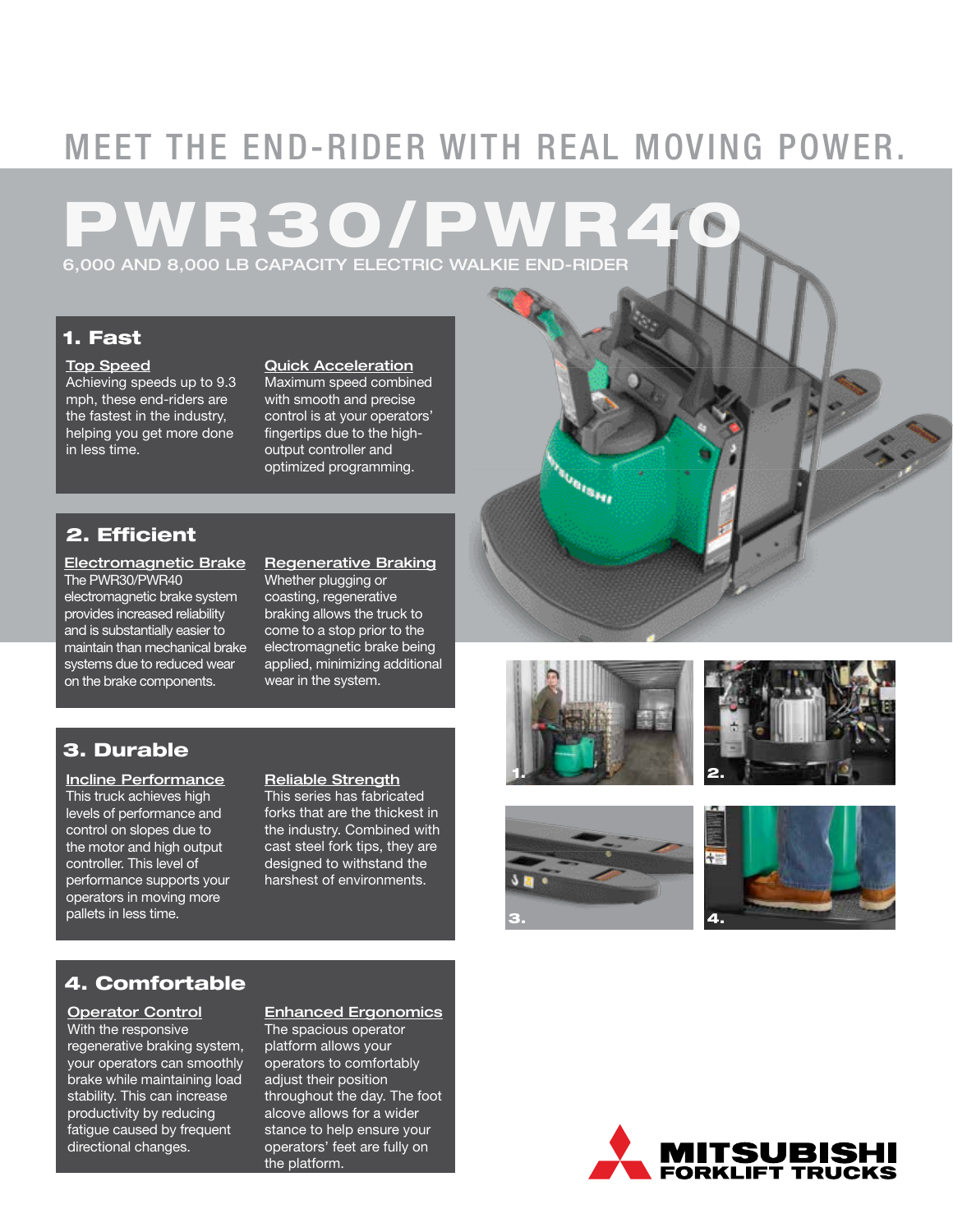|                | <b>CHARACTERISTICS</b>                                               | <b>PWR30[1]</b>           |           | <b>PWR40[1]</b>           |                 |                   |                  |  |
|----------------|----------------------------------------------------------------------|---------------------------|-----------|---------------------------|-----------------|-------------------|------------------|--|
|                | Type                                                                 | electric walkie end-rider |           | electric walkie end-rider |                 |                   |                  |  |
| $\overline{c}$ | Capacity at rated load center                                        | $\mathsf{lb}$             | kg        | 6,000                     | 2.700           | 8.000             | 3.600            |  |
| 3              | Capacity load center - distance from fork face                       | in                        | mm        | 24.0                      | 600             | 24.0              | 600              |  |
|                | <b>DIMENSIONS</b>                                                    |                           |           |                           |                 |                   |                  |  |
| 4              | Wheelbase (forks raised)                                             | in                        | mm        | $61.5^{[2]}$              | $1.560^{2}$     | $81.5^{[2]}$      | $2.068^{[2]}$    |  |
| $\sqrt{5}$     | Track width, rear                                                    | in                        | mm        | 17.8                      | 450             | 17.8              | 450              |  |
| 6              | Maximum lift height                                                  | in                        | mm        | 8.7                       | 222             | 8.7               | 222              |  |
| $\overline{7}$ | Lowered fork height                                                  | in                        | mm        | 3.35                      | 85              | 3.35              | 85               |  |
| 8              | Overall length                                                       | in                        | mm        | 90                        | 2.287           | 138               | 3.507            |  |
| $9\,$          | Length to fork face (headlength)                                     | in                        | mm        | 42.3                      | 1,076           | 42.3              | 1,076            |  |
| 10             | Overall width                                                        | in                        | mm        | 35.8                      | 910             | 35.8              | 910              |  |
| 11             | Fork dimensions                                                      | in                        | mm        | 2.4 / 9.0 / 47.7          | 60/229/1,211    | 2.4 / 9.8 / 95.7  | 60 / 248 / 2,431 |  |
| 12             | Overall width across forks                                           | in                        | mm        | 26.8                      | 679             | 27.5              | 698.2            |  |
| 13             | Ground clearance, center of wheelbase                                | in                        | mm        | 0.98                      | 25.2            | 1.07              | 27.2             |  |
| 14             | Turning radius (forks raised)                                        | in                        | mm        | 78.0[2]                   | 1,981(2)        | 97.9[2]           | 2,4872           |  |
|                | PERFORMANCE                                                          |                           |           |                           |                 |                   |                  |  |
| 15             | Travel speed, loaded / unloaded                                      | mph                       | kph       | 7.1 / 9.3                 | 11.4/15         | 6.2 / 9.3         | 10/15            |  |
| 16             | Lift speed, loaded / unloaded                                        | ft/min                    | m/s       | 8.0 / 9.8                 | 0.040 / 0.050   | 7.5/9.8           | 0.038 / 0.050    |  |
| 17             | Gradeability, loaded / unloaded                                      | $\%$                      |           | 13/25                     |                 | 10/25             |                  |  |
|                | WEIGHT                                                               |                           |           |                           |                 |                   |                  |  |
| 18             | Service weight including maximum weight battery (see line 31)        | Ib                        | kg        | 2,730                     | 1,240           | 3,030             | 1,375            |  |
| 19             | Axle loading, loaded front / rear including maximum weight battery   | lb                        | kg        | 3,100 / 5,630             | 1,420 / 2,520   | 2,795 / 8,235     | 1,300 / 3,675    |  |
| 20             | Axle loading, unloaded front / rear including maximum weight battery | Ib                        | ka        | 2.020 / 710               | 918 / 322       | 2,115 / 915       | 960/415          |  |
|                | <b>CHASSIS</b>                                                       |                           |           |                           |                 |                   |                  |  |
| 21             | <b>Tires</b>                                                         |                           |           | PU (polyurethane)         |                 | PU (polyurethane) |                  |  |
| 22             | Tire size, drive tire                                                | in                        | mm        | $12.0 \times 5.0$         | 305 x 127       | $12.0 \times 5.0$ | 305 x 127        |  |
| 23             | Tire size, load wheels (x2)                                          | in                        | mm        | $3.27 \times 6.5$         | 83 x 165        | $3.27 \times 6.5$ | 83 x 165         |  |
| 24             | Casters (dimensions) (x2)                                            | in                        | mm        | $4.0 \times 2.5$          | $101 \times 63$ | $4.0 \times 2.5$  | $101 \times 63$  |  |
| 25             | Service brake                                                        |                           |           | regenerative              |                 | regenerative      |                  |  |
| 26             | Parking brake                                                        |                           |           |                           | electromagnetic | electromagnetic   |                  |  |
|                | <b>ELECTRICAL</b>                                                    |                           |           |                           |                 |                   |                  |  |
| 27             | Drive motor rating 60 minutes                                        | HP                        | <b>kW</b> | 4.3                       | 3.2             | 4.3               | 3.2              |  |
| 28             | Lift motor rating at 10%                                             | HP                        | kW        | 2.0                       | 1.5             | 2.0               | 1.5              |  |
| 29             | Battery voltage, nominal capacity (at 6 hour rate)                   | V/Ah                      |           | 24 / 840                  |                 | 24 / 840          |                  |  |
| 30             | Battery weight (minimum)                                             | Ib                        | kg        | 970                       | 440             | 970               | 440              |  |
| 31             | Battery weight (maximum)                                             | Ib                        | kg        | 1.430                     | 650             | 1.430             | 650              |  |
| 32             | Type of drive control                                                | 3-phase AC drive control  |           | 3-phase AC drive control  |                 |                   |                  |  |
| 33             | Steering                                                             | mechanical                |           | mechanical                |                 |                   |                  |  |

|                         | <b>Standard Fork Tip</b> |        |      |      |      | <b>Extended Fork Tip</b> |       |       |       |       |       |       |       |
|-------------------------|--------------------------|--------|------|------|------|--------------------------|-------|-------|-------|-------|-------|-------|-------|
| Nominal Fork Length     |                          | inches | 36.0 | 42.0 | 48.0 | 60.0                     | 67.0  | 72.0  | 84.0  | 93.0  | 96.0  | 103.0 | 144.0 |
| Actual Fork Length      |                          | inches | 35.7 | 41.7 | 47.7 | 59.6                     | 66.7  | 71.7  | 83.7  | 92.7  | 95.7  | 102.7 | 143.5 |
|                         |                          | mm     | 906  | 1058 | 1211 | 1515                     | 1694  | 1821  | 2126  | 2355  | 2431  | 2608  | 3645  |
| Overall Length          |                          | inches | 78.0 | 84.0 | 90.0 | 102.0                    | 109.0 | 114.0 | 126.1 | 135.1 | 138.1 | 145.0 | 185.9 |
|                         |                          | mm     | 1982 | 2134 | 2287 | 2591                     | 2769  | 2896  | 3202  | 3431  | 3507  | 3684  | 4721  |
|                         |                          | inches | 49.4 | 55.4 | 61.5 | 73.4                     | 80.4  | 85.4  | 81.4  | 81.4  | 81.5  | 81.4  | 109.2 |
| Wheelbase (raised)      | y                        | mm     | 1256 | 1408 | 1561 | 1865                     | 2042  | 2169  | 2068  | 2068  | 2068  | 2068  | 2774  |
|                         |                          | inches | 28.3 | 34.3 | 40.3 | 52.3                     | 59.3  | 64.3  | 60.3  | 60.3  | 60.3  | 60.3  | 88.1  |
| Load Wheel Distance     | X                        | mm     | 720  | 872  | 1025 | 1329                     | 1506  | 1633  | 1532  | 1532  | 1532  | 1532  | 2238  |
|                         |                          | inches | 7.3  | 7.3  | 7.3  | 7.3                      | 7.3   | 7.3   | 23.4  | 32.4  | 35.4  | 42.4  | 55.4  |
| Fork Tip Length         | $-x$                     | mm     | 186  | 186  | 186  | 186                      | 185   | 185   | 594   | 823   | 899   | 1076  | 1407  |
| Grade Clearance         |                          | $\%$   | 37.8 | 33.5 | 30.1 | 25.0                     | 25.0  | 25.0  | 22.5  | 22.5  | 22.5  | 22.5  | 16.7  |
| Turning Radius (raised) | Wa                       | inches | 66.1 | 72.0 | 78.0 | 89.9                     | 96.9  | 101.9 | 97.9  | 97.9  | 97.9  | 97.9  | 125.7 |
|                         |                          | mm     | 1678 | 1829 | 1981 | 2284                     | 2461  | 2588  | 2487  | 2487  | 2487  | 2487  | 3192  |
|                         |                          | inches | 9.0  | 9.0  | 9.0  | 9.0                      | 9.0   | 9.0   | 9.8   | 9.8   | 9.8   | 9.8   | 9.8   |
| Fork Width              |                          | mm     | 229  | 229  | 229  | 229                      | 229   | 229   | 248   | 248   | 248   | 248   | 248   |

### SAFETY STANDARDS

These trucks meet American National Standards Institute/Industrial Truck Standards Development Foundation, ANSI/ITSDF B56.1. UL-Classified by Underwriters Laboratories, Inc., as to fire and electric shock hazard only; Type E, EE (optional), Industrial Trucks. Users should be aware of, and adhere to, applicable codes and regulations regarding operator training, use, operation and maintenance of powered industrial trucks, including:

• ANSI/ITSDF B56.1.

• NFPA 505, fire safety standard for powered industrial trucks -type designations, areas of use, maintenance and operation.

• Occupational Safety and Health Administration (OSHA) regulations that may apply.

Specifications, equipment, technical data, photos and illustrations based on information at time of printing and subject to change without notice. Some products may be shown with optional equipment.

[1] PWR30 with 27 x 48 inch forks and standard fork tip; the PWR40 with 27 x 96 inch forks and extended fork tip

[2] Load section lowered: add 4.96 inches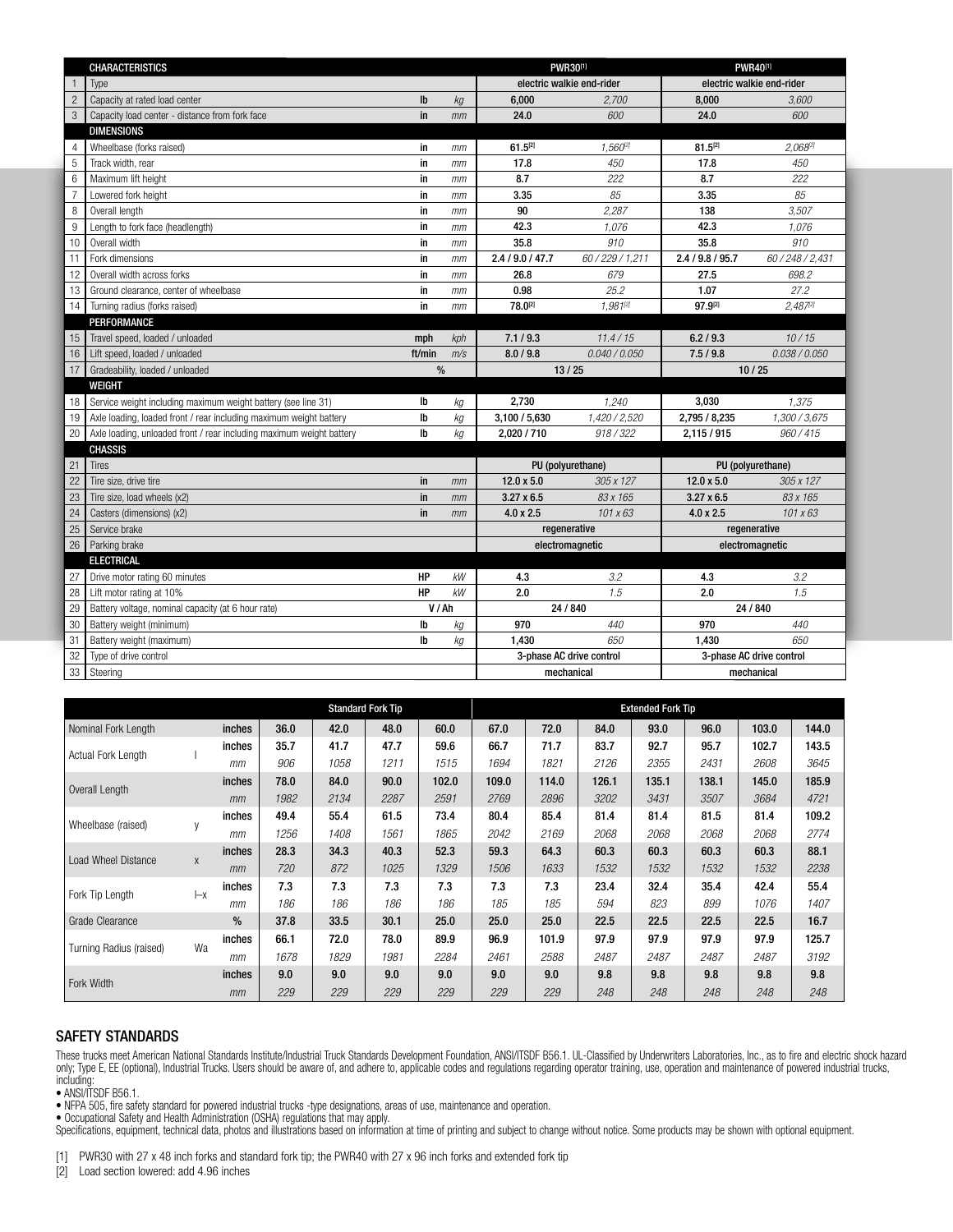Call-out numbers shown in the diagram below correspond to the first column of the specifications chart.